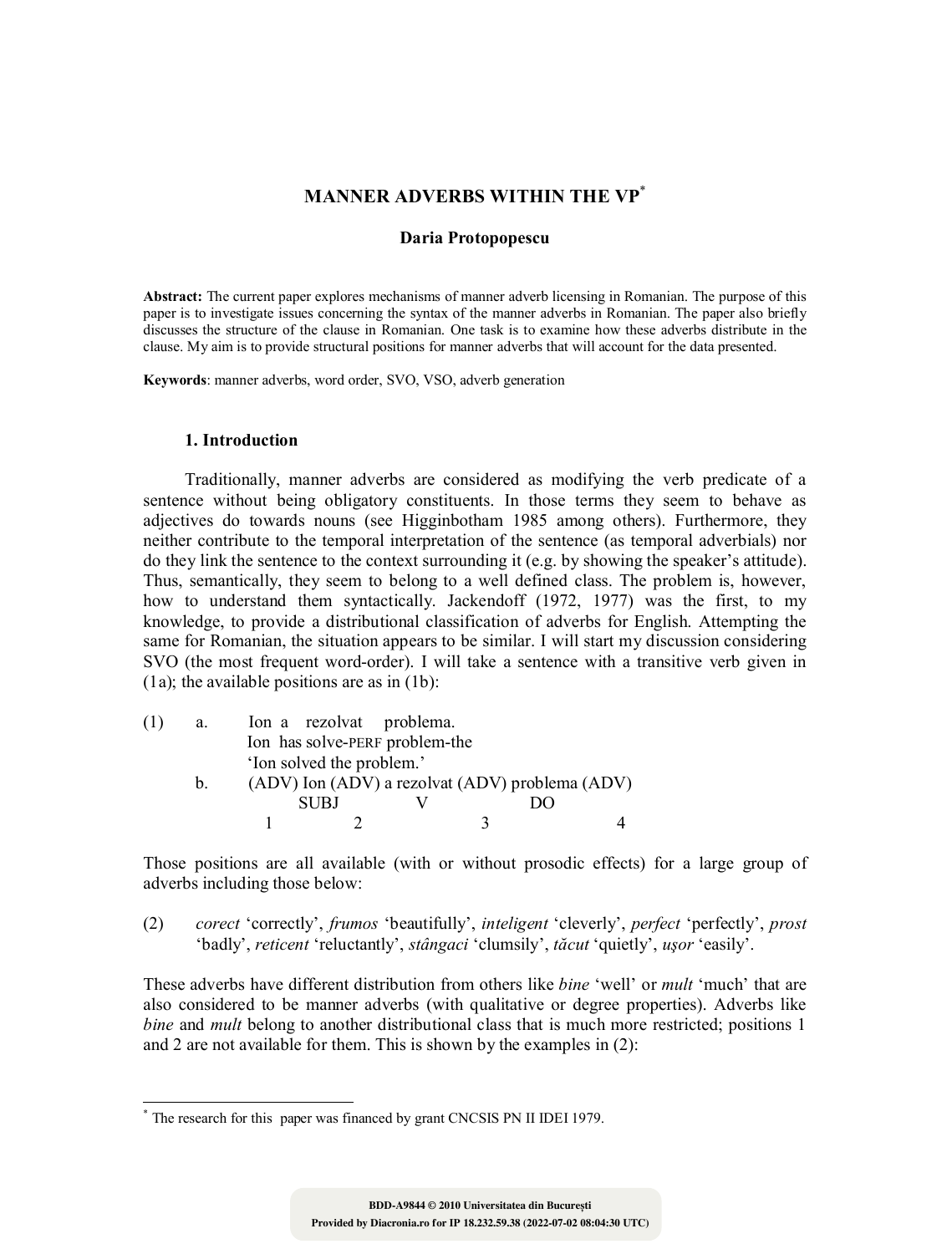| (2) | a. | Maria iubește pisicile <i>mult</i> . |
|-----|----|--------------------------------------|
|     |    | Mary loves cats-the much             |
|     |    | 'Mary loves cats a lot.'             |
|     | b. | Maria iubește <i>mult</i> pisicile.  |

- c. \*Maria *mult* iubeşte pisicile.
- d. \**Mult* Maria iubeşte pisicile.

Going back to our class in (2), it seems that the positioning presented in (1b) needs to be further clarified. In other words, I need to differentiate the positions that involve prosodic effects from those that do not. So, I will call positions 1 and 2 non-typical because they involve an intonational pause and extra stress respectively. The other two positions, namely 3 and 4 will be called typical as they are neutral in terms of stress.

My next task will be to represent the positions exemplified by (1) above in structural terms.

### **1.1 The scope of manner adverbs**

Semantically, besides referring to the process denoted by the verb, manner adverbs may refer to other elements in the sentence, hence subject- or speaker-oriented readings.

- (4) Maria mi-a vorbit *ferm*. 'Maria spoke to me determinedly.'
- (5) Razele soarelui băteau *delicat* în geam. 'The rays of the sun pounded delicately in the window.'
- (6) Studenţii răspundeau *inteligent*. 'The students were answering intelligently.'
- (7) Câinii mârâiau *ameninţător*. 'The dogs were growling menacingly.'

Certain manner adverbs relate from the point of view of their interpretation to both the verb and its direct object.

- (8) Ion aude *clar* vocea Mariei. 'Ion hears Maria's voice clearly.'
- (9) Crainicul TV pronunţă *greşit* numele străine. 'The TV anchor pronounces foreign names mistakenly.'

The reading of the manner adverb can be related to the verb, the subject and the direct object.

(10) Directorul formulează *violent* cererea. 'The manager formulates the request violently.'

### **1.2 Paraphrasing manner adverbs**

This section provides examples of paraphrasing manner adverbs function of their interpretation.

(4') Maria mi-a vorbit *ferm*/*în mod ferm*. 'Maria spoke to me determinedly/in a determined manner.'

**Provided by Diacronia.ro for IP 18.232.59.38 (2022-07-02 08:04:30 UTC) BDD-A9844 © 2010 Universitatea din București**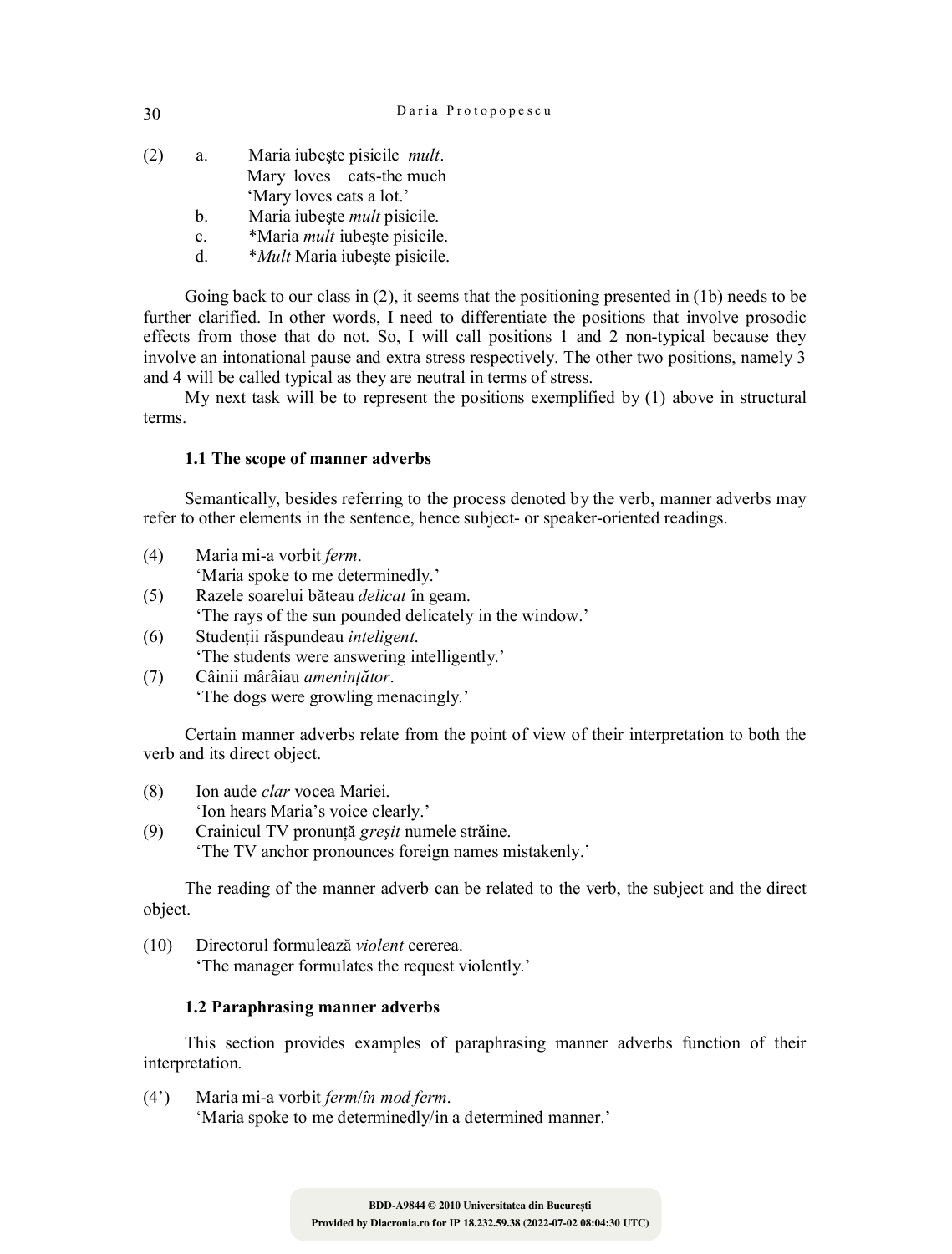- (5') Razele soarelui băteau *delicat*/*în mod delicat* în geam. 'The rays of the sun pounded delicately/in a delicate manner in the window.'
- (6') Studenţii răspundeau *inteligent*/*în mod inteligent.* 'The students were answering intelligently/in an intelligent manner.'
- (7') Câinii mârâiau *ameninţător*/*în chip ameninţător*. 'The dogs were growling menacingly/in a menacing way.'
- (8') Ion aude *clar*/*în mod clar* vocea Mariei. 'Ion hears Maria's voice clearly/in a clear manner.'
- (9') Crainicul TV pronunţă *greşit*/*în mod greşit* numele străine. 'The TV anchor pronounces foreign names wrongly/in a wrong way.'
- (10') Directorul formulează *violent*/*în mod violent* cererea. 'The manager formulates the request violently/in a violent manner.'

Certain manner adverbs whose interpretation is linked to the direct object cannot be paraphrased as the ones above:

(11) Ana vinde *ieftin*/\**în mod ieftin* apartamentul. 'Ana sells the apartment cheaply/\*in a cheap manner.'

Manner adverbs referring to the result of a process cannot be paraphrased by *în mod*:

- (12) Mama frământă aluatul *tare*/\**în mod tare*. 'Mother kneads the dough hard/\*in a hard manner.'
- (13) Ion închide borcanele *strâns*/\**în mod strâns*. 'Ion closes the jars tightly / \*in a tight manner.'
- (14) Minerul dormea *adânc*/\**în mod adânc*. 'The miner was sleeping sound / \*in a sound manner.'

There are manner adverbs that can be paraphrased by *în mod* but not *din punct de vedere* (15–16), some of them also take the paraphrase *din punct de vedere* (17-18); while in (19-20) they can be paraphrased by *din punct de vedere*, but not by *în mod*:

- (15) Maria a acţionat *moral*/*în mod moral*/\**din punct de vedere moral*. 'Maria acted morally.'
- (16) Maria a lucrat *manual*/*în mod manual*/\**din punct de vedere manual* faţa de masă. 'Maria worked the table cloth manually.'
- (17) Sistemul funcţionează *electronic*/*în mod electronic*/*din punct de vedere electronic*. 'The system functions electronically.'
- (18) Ipoteza nu a fost verificată *ştiinţific*/*în mod ştiinţific*/*din punct de vedere ştiinţific*. 'The hypothesis has been checked scientifically.'
- (19) Întâmplarea l-a dezorientat *moral*/*din punct de vedere moral*/\**în mod moral*. 'The event made him disoriented morally.'
- (20) Fizicianul cuplează *magnetic*/*din punct de vedere magnetic*/?\**în mod magnetic* bobinele.

'The physicist couples the coils magnetically.'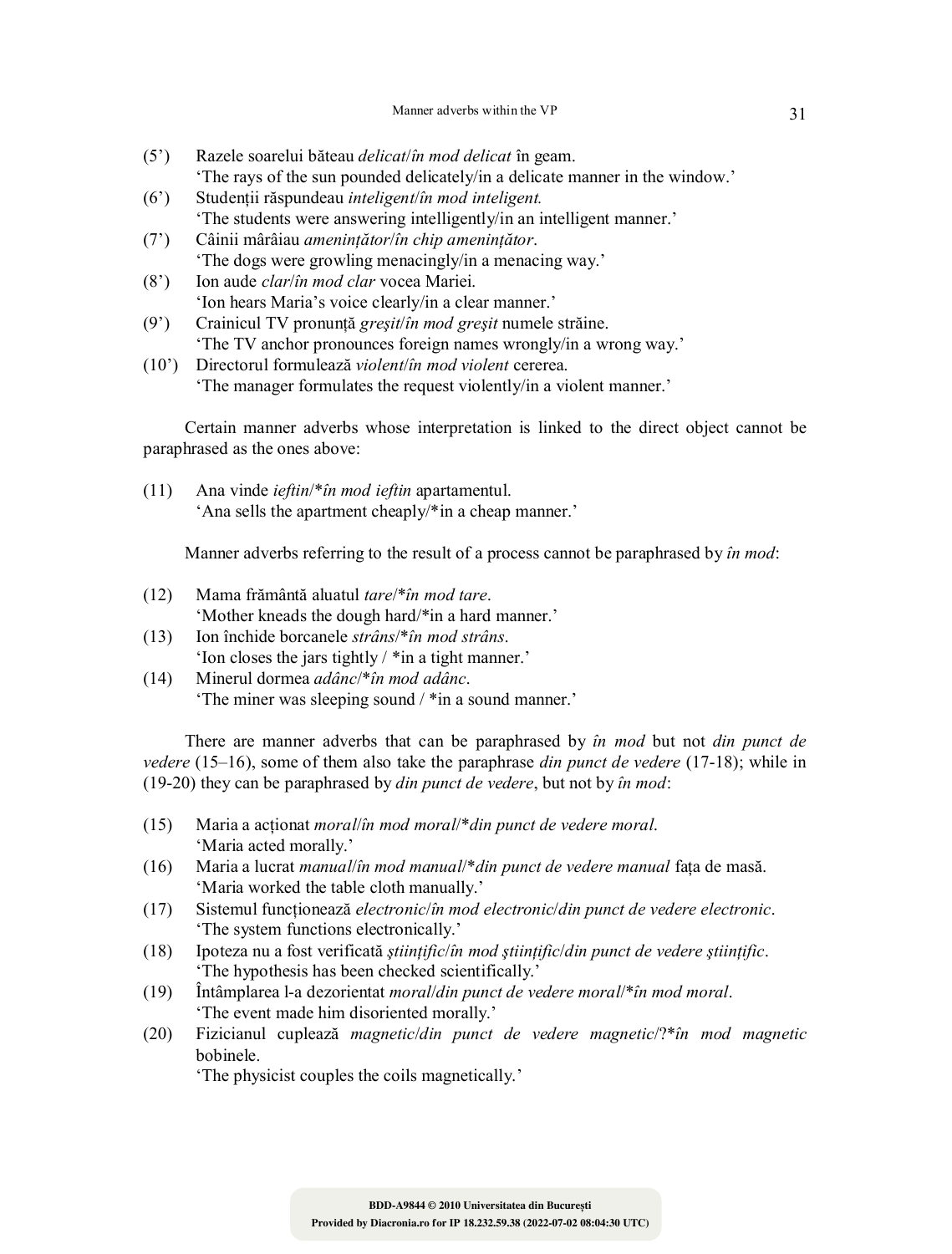#### **2. Clause structure in Romanian**

#### **2.1 The framework**

The current analysis of manner adverbs is done in terms of the work outlined in Chomsky (2000). In this framework, functional heads are assumed to bear features which set up dependencies with formatives that the head c-commands. These dependencies are formed when the functional head concerned is specified with uninterpretable features. These features are called the *probe*. A probe essentially seeks matching features within its c-command domain (these matching features are the *goal*). The relationship between probe and goal is constrained by locality. Thus, the relevant kinds of structures are:

(21)  $[H\{probe\}$  [...XP  $\{goal\}$ ...]] (probe = goal) (Adger and Tsoulas 2004: 55)

Adger and Tsoulas (2004: 55) extend Chomsky's terminology by calling the relation between the head H specified with the probe, and the formative specified with the goal the Hassociate relation. The formation of an H-associate relationship results in the deletion of the uninterpretable features involved in the relationship. Since it is the probe that is uninterpretable, the probe deletes. In addition to probes, heads may also be specified with EPP features. These features are selectional (i.e. involve category information) and are also uninterpretable. An EPP feature is satisfied when a category of the appropriate featural specification is merged with the head bearing the feature. The XP that is merged can be either the goal itself or some other phrase (for example, an expletive):

 $(22)$  [XP H{probe, EPP} […XP {goal}…]] (probe = goal) (Adger and Tsoulas 2004: 55)

The deletion of the EPP feature is, in general parameterized, so that some languages allow multiple subject constructions. The system can be thought of as a set of conditions on the deletion of the EPP feature: a language does not have EPP (VSO languages); has EPP but merge is into [Spec, HP] causes EPP to delete (SVO without Multiple Subject Constructions); has EPP but allows one element to merge without deleting EPP (SVO with Multiple Subject Constructions); or allows arbitrarily many merges without deleting EPP (polysynthetic languages).

Adger and Tsoulas (2004) extend Chomsky's idea that the deletion of EPP is an option UG allows variation for. When EPP is satisfied by an element which has not induced the Hassociate relation, the EPP feature does not have to delete immediately. Deletion of features takes place at phase level.

### **2.2 Preliminaries: Word-order patterns**

Romanian is taken to be a (relatively) free word-order language in the literature. This is so because all possible permutations of subject-verb-object are obtainable (i.e. SVO, SOV, VSO, VOS, OSV, OVS). Of these, SVO and VSO are the most neutral orders; they do not involve any prosodic effects (or any constituent dislocation). Consider the sentences in (23) as examples of SVO and VSO:

(23) a. Ion a mâncat prăjitura. SVO Ion has eat-PERF cake-the 'Ion ate the cake.'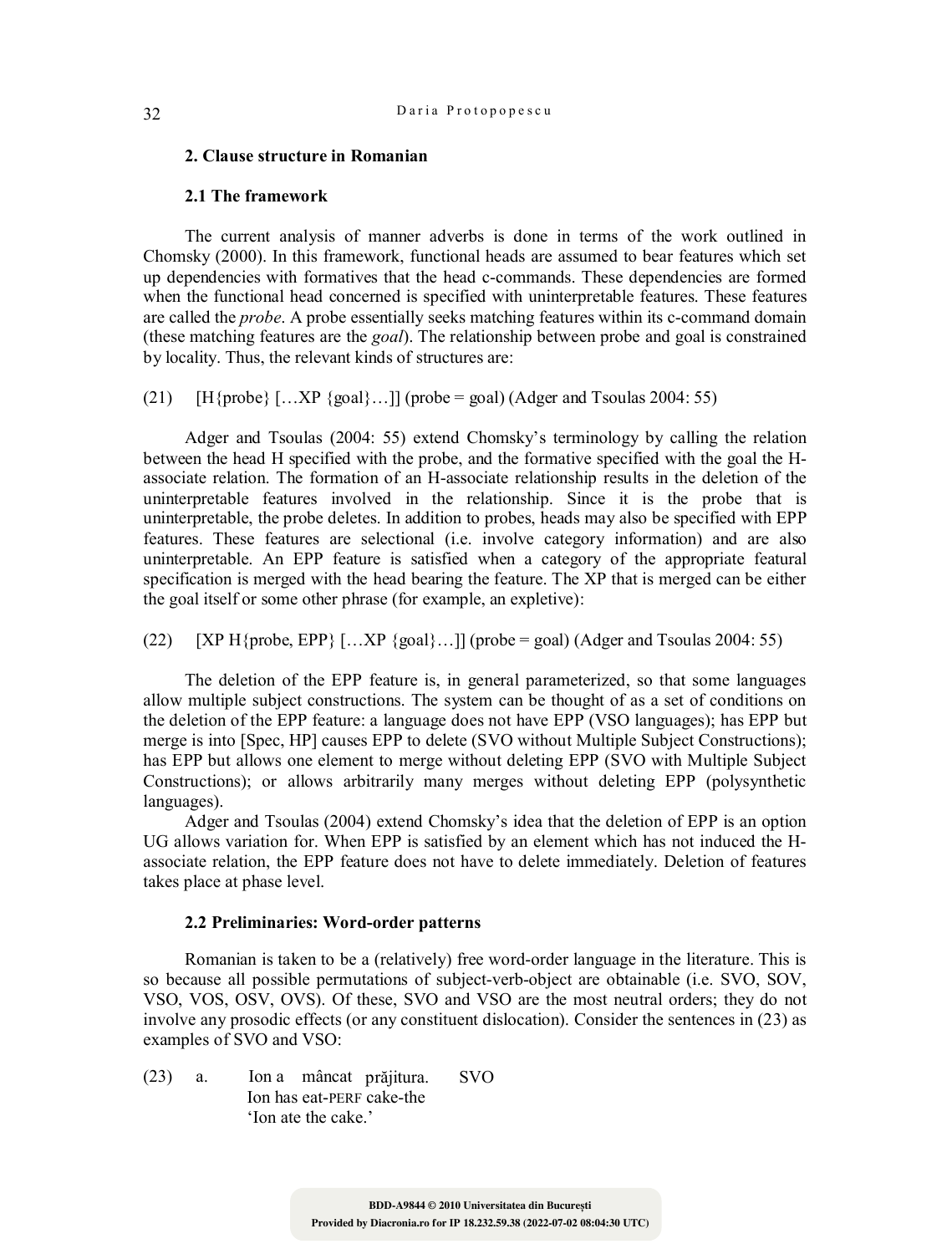b. A mâncat Ion prăjitura. VSO has eat-PERF Ion cake-the 'Ion ate the cake.'

The discussion will focus on these two. SVO is considered to be the least marked word-order in the language and VSO the basic order. The assumption here is that in the SVO order the subject occupies its canonical position after movement (i.e. Specifier of AGRsP). In VSO, on the other hand, the subject remains in its base-position (i.e. Specifier of VP). The verb in both cases incorporates to the highest functional head after movement.

### **2.3 The clause structure**

Following Chomsky (1994), I will assume that the clause in Romanian will have the basic structure in (24):

 $(24)$  [AGRsP ... AGRs [TP ... T [AGRoP ... AGRo [VP ... V]]]]

The subject by *merge* appears in [Spec, VP] (assuming the VP-internal hypothesis). In SVO the subject will move before SPELLOUT in order to check its morphological features. It will first go to [Spec, TP] for Case-feature checking and then to [Spec, AGRsP] for n-feature checking. The verb also will move overtly to AGRs through all other intervening functional heads for morphological reasons. The object, I will assume, moves after SPELLOUT to [Spec, AGRoP] for Case reasons.

I will assume that here the subject remains in [Spec, VP] and is co-indexed with a little *pro* argument licensed in [Spec, AGRsP]. Given that Romanian is a null-subject language with rich agreement, licensing of little *pro* is possible. Furthermore, the verb and the direct object occupy the same positions as with the SVO order. The adverb positions in the VSO order do not differ from those in the SVO, as the examples in (25) suggest:

| (25) | а. | <i>REPEDE</i> /* <i>Repede</i> a mâncat Ion prăjitura |  |                           |
|------|----|-------------------------------------------------------|--|---------------------------|
|      |    | quickly                                               |  | has eat-PERF Ion cake-the |
|      |    | 'Ion ate the cake quickly.'                           |  |                           |

- b. A mâncat *repede* Ion prăjitura.
- c. A mâncat Ion prăjitura *repede*.

For this reason I shall assume that the same analysis holds for the VSO distribution. The only difference is that the subject remains in its basic position [Spec, VP]. In other words, I will assume that in Romanian, adverbs have fixed positions in the clause. Word-order variation will result from argument movement (see Alexiadou 1997 for a similar conclusion).

### **2.4 Clause structure and adverb generation**

Before proposing the exact structural positions for adverbs, I need to say a few things about the way of representing an adverb in structural terms.

I noted earlier that manner adverbs of the type at hand are optional constituents of a sentence. An available way of representing such an optional constituent in the structure is as an adjunct to a maximal projection as in (26):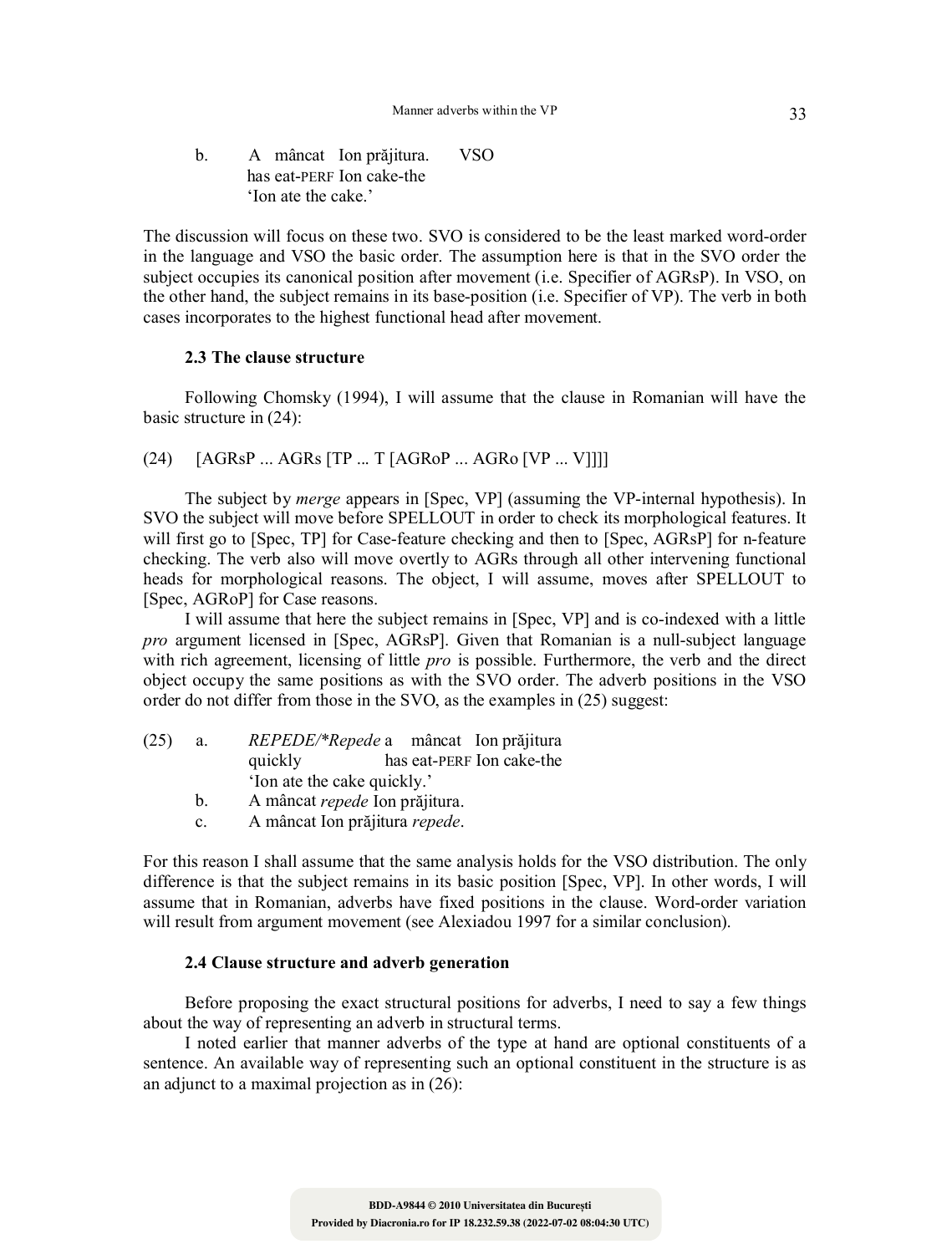

I will tentatively assume that adverbs are maximal projections of the type AdvP; they are generated as adjunctions to XP as shown in (26) above. If we take into consideration the phrase structure theories of Kayne (1994) and Chomsky (1994), adjunction as a notion is still available. However, Kayne's theory is more restrictive in the number and direction of adjunctions than Chomsky's framework where multiple specifiers are allowed. Presumably, right adjunction simplifies cases that would ask for unmotivated movement of other constituents over the adverb.

### **3. Structural positions for manner adverbs in Romanian**

### **3.1 Some preliminary assumptions**

We saw, at the beginning of this paper, that there is a group of Romanian adverbs that distributes quite freely in the clause. We also saw that these adverbs can either occupy a typical or a non-typical position. I wish to claim that typical positions are original positions for adverbs (i.e. by *merge*). The same is also claimed in Chomsky (1994) whereby adverbs are "base-generated" in their positions since movement is not motivated. However, non-typical positioning is only available after movement, given the prosodic effects. So, for facilitating the discussion, I will label the positions presented in (1b) as in (27):

(27) (ADV) Ion (ADV) a rezolvat (ADV) problema (ADV) SUBJ V DO 1 2 3 4 position 4: post-object position 3: post-verbal position 2: post-subject position 1: pre-subject

Next I will discuss separately each typical and non-typical position to provide structural representations for them.

### **3.2 Post-object position**

The post-object position (or position 4) is a typical position for manner adverbs in Romanian. It does not involve any extra stress assignment or any other distinctive phonological feature. Consider the data in (28) as an illustration:

(28) a. Ion a deschis robinetul *uşor*. Ion has open.PERF tap-the easily 'Ion opened the tap easily.'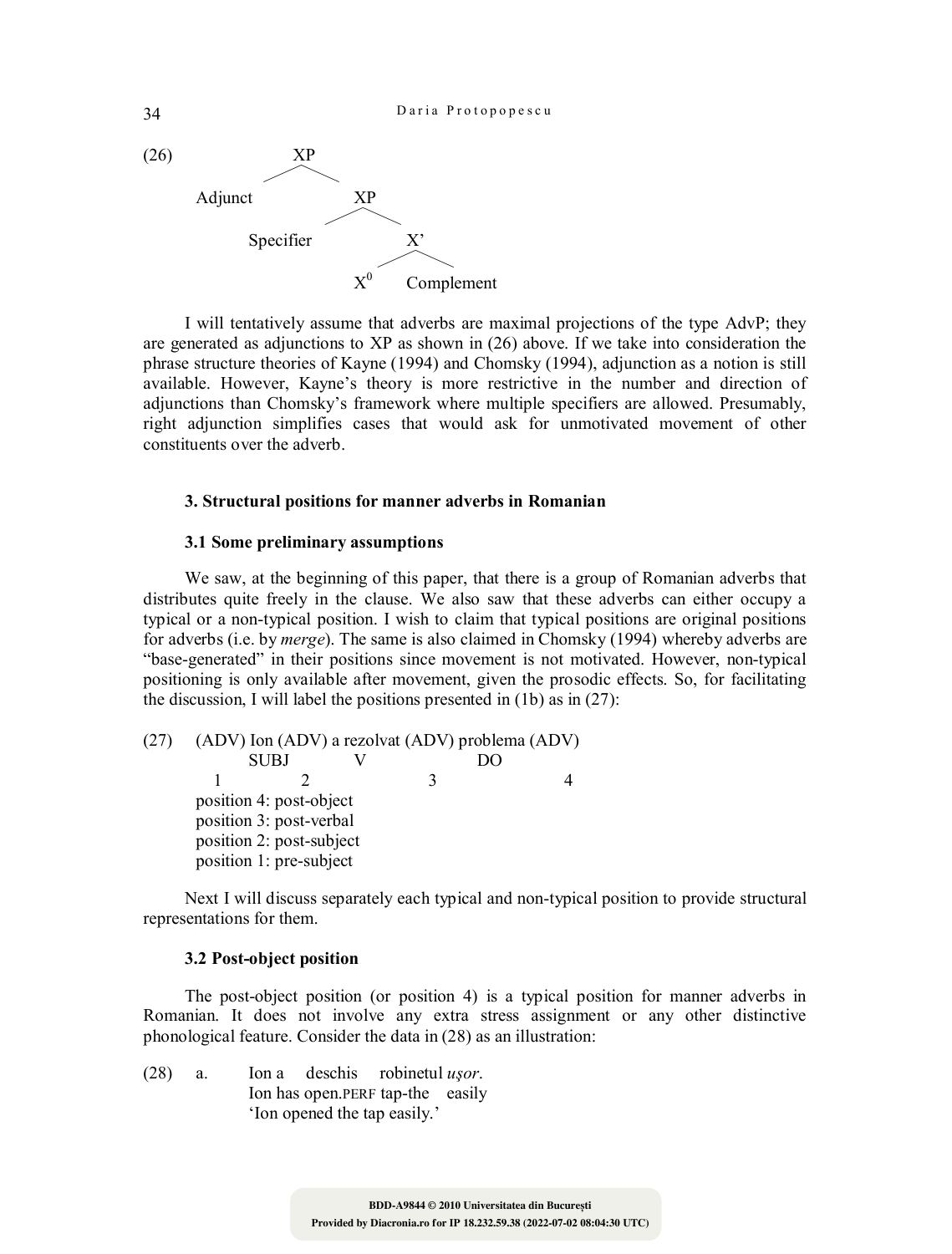b. Deţinutul a scăpat *uşor*. prisoner-the has escape-PERF easily 'The prisoner escaped easily.'

I would like to claim that the positions illustrated in (28) correspond to a single structural position. Moreover, I wish to argue that this structural position is a right adjunction to the VP node. I insist on using the VP projection for representing manner adverbs with the idea that the syntactic position of an adverb should reflect its semantics. Manner adverbs are closely related to the verb phrase and so they should appear adjoined to them. This parallelism is not new. It had been proposed in various ways by Chomsky (1965), Jackendoff (1972) among others. In the sentences in (29) more than one manner adverb is present (examples from Ernst 2002):

(29) a. John knocked on the door *intentionally twice*. b. John knocked on the door *twice intentionally*.

Both examples in (29) have unambiguous meanings: (29a) means that there have been two instances of intentional knocking while (29b) means that there was one intentional instance of knocking twice. So, in (29a) the adverb *twice* will have scope over *intentionally* whereas in (29b) *intentionally* will have scope over *twice*. So, the respective structures will be as in (30):

- (30) a. John<sub>i</sub> [VP t<sub>i</sub> knocked on the door] intentionally] twice].
	- b. John<sub>i</sub> [VP  $t_i$  knocked on the door] twice] intentionally].

The adverbs can also appear pre-verbally. In this case, for the interpretation to be that of (29a) it must be that *twice* appears higher that *intentionally*. Accordingly, to obtain the interpretation of (29b) *intentionally* must be higher than *twice*. So, the corresponding structures are as in  $(31)$ :

- (31) a. ?John<sub>i</sub> [VP twice [intentionally  $[\nabla_{\mathbf{P}} t_i]$  knocked on the door]]].
	- b.  $\sum_{i=1}^{\infty}$  ?John<sub>i</sub> [VP intentionally [twice  $[\sqrt{v}t_i]$  knocked on the door]]].

Straightforward evidence that the adverbs in (31) indeed are adjuncts to VP comes from VP pre-posing facts as given in (32):

(32) I said that John would knock on the door intentionally twice and  $[\gamma_{\rm P}$  knock on the door intentionally twice] $\,$  he did t<sub>i</sub>.

As the trace shows the gap left behind correspond to the VP *knock on the door intentionally twice*. Thus, both adverbials are included in this VP. On the basis of these data from English, I would like to suggest that the structures corresponding to the Romanian sentences in (28) are as in (33):

- (33) a. Ion<sub>i</sub> a deschis<sub>k</sub>  $[\text{vp } [\text{vp } t_i]$  t<sub>k</sub> robinetul] uşor]. 'Ion opened the tap easily.'
	- b. Deținutul<sub>i</sub> a scăpat<sub>k</sub>  $[\n\psi_{P} \mathbf{t}_{i} \mathbf{t}_{k}]$  ușor 'The prisoner escaped easily.'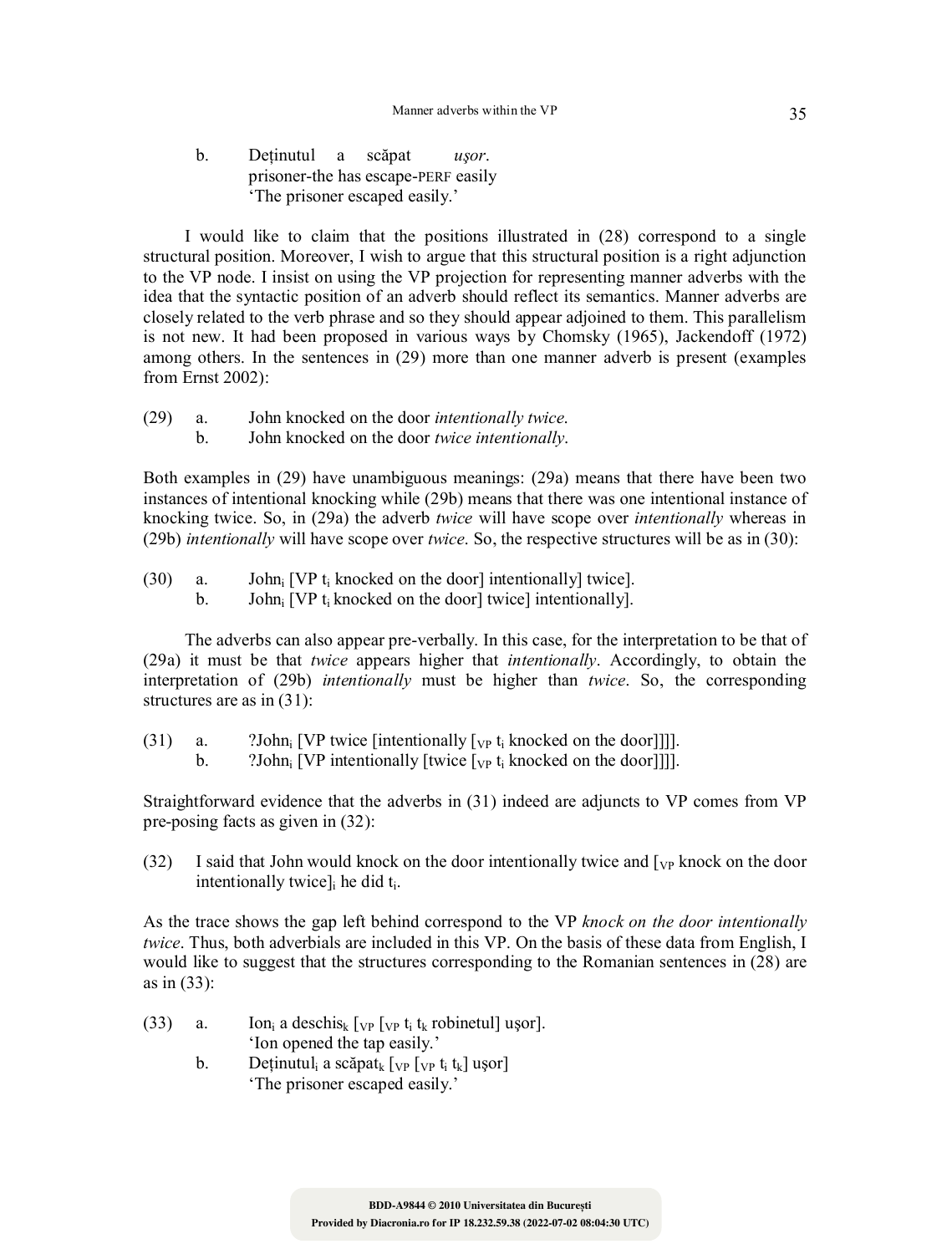### **3.3 Post-verbal position**

The post-verbal position (or position 3) is the other typical position for manner adverbs in Romanian. Exactly as the post-object position, it does not involve any prosodic effects. The sentences in (34) below illustrate this position:

| (34) | a.             |                              |  | Ion a deschis usor robinetul.                     |  |  |
|------|----------------|------------------------------|--|---------------------------------------------------|--|--|
|      |                |                              |  | Ion has open. PERF easily tap-the                 |  |  |
|      |                | 'Ion opened the tap easily.' |  |                                                   |  |  |
|      | $\mathbf{b}$ . | Mama                         |  | a pus <i>prost</i> vasele în chiuvetă.            |  |  |
|      |                |                              |  | Mother-the has put. PERF badly dishes-the in sink |  |  |
|      |                |                              |  | 'Mother placed the dishes in the sink badly.'     |  |  |

Following what was said above about the post-object position and the derivation of the SVO order, the suggestion is that this position should be structurally represented as a left adjunction to VP. I am choosing adjunction to VP for the same reasons as before. The structures corresponding to the sentences in (34) are given in (35):

| (35) | a. | Ion <sub>i</sub> a deschis <sub>k</sub> [ <sub>VP</sub> usor [ <sub>VP</sub> t <sub>i</sub> t <sub>k</sub> robinetul]].        |
|------|----|--------------------------------------------------------------------------------------------------------------------------------|
|      |    | 'Ion opened the tap easily.'                                                                                                   |
|      | h. | Mama <sub>i</sub> a pus <sub>k</sub> [ <sub>VP</sub> prost [ <sub>VP</sub> t <sub>i</sub> t <sub>k</sub> vasele în chiuvetă]]. |
|      |    | 'Mother placed the dishes in the sink badly.'                                                                                  |

### **3.4 Post-subject position**

The post-subject position (or position 2) is the first of the two non-typical positions occupied by manner adverbs. At this point, we should recall what was said earlier that the adverb in this position comes with extra stress. Consider the examples in (36):

| (36) | a.      | Ion $*(.)$ <i>CORECT</i> /* <i>corect</i> a rezolvat problema. |
|------|---------|----------------------------------------------------------------|
|      |         | correctly has solve-PERF problem-the<br>lon                    |
|      |         | 'Ion correctly solved the problem.'                            |
|      | $b_{1}$ | Deținutul *(,) USOR/*ușor a scăpat                             |
|      |         | prisoner-the easily has escape-PERF                            |
|      |         | 'The prisoner escaped easily.'                                 |

These examples show two important things. First, that if an adverb appears after the subject (in SVO order) it must obligatorily bear focal stress; second, that the subject is followed by an intonational pause. This suggests that the subject is a topic. Having both a topic and a focus in a sentence is possible in Romanian as it is shown by (37) and (38). In (37) the subject is topicalized and the direct object is focused:

(37) Ion, PRĂJITURA a mâncat (nu îngheţata) Ion cake-the has eat-PERF (not icecream-the) 'It is the cake that Ion ate.'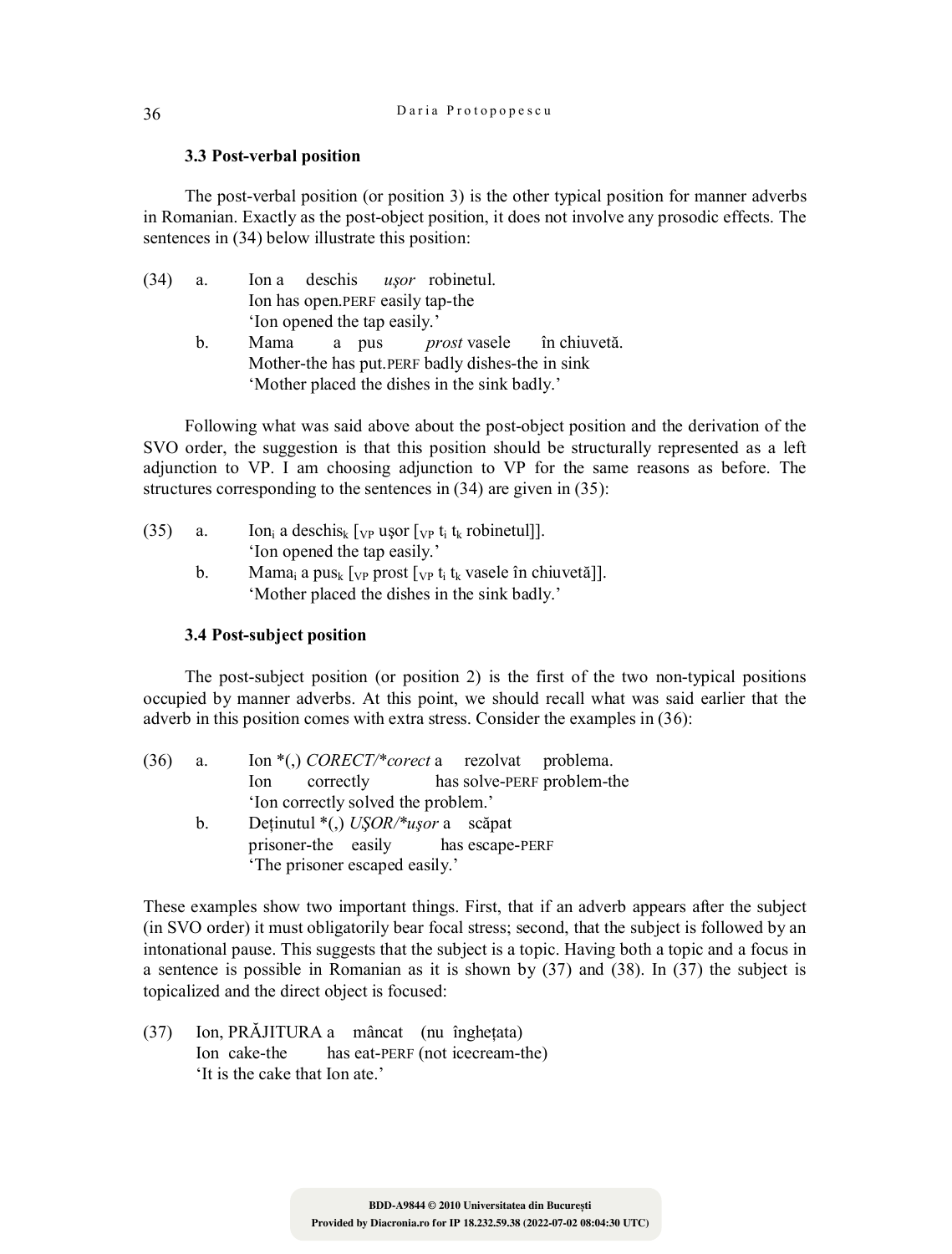In (38) the object is topicalised and the subject is focused:

(38) Prăjitura, ION a mâncat- o cake-the Ion has eat-PERF  $CL3^{rd}$  SG F 'It is Ion who ate the cake.'

Restricting the current discussion to adverbs, the line of analysis suggests that topicalization is an instance of movement to an A-bar position, namely to the [Spec, CP].

In order to recall the structure for the Romanian clause along the lines of Chomsky (1994) as given in (24) we repeat it in (39a) for convenience. Given the facts suggesting that topicalization and focus are instances of A-bar movement to [Spec, CP] and [Spec, FP] respectively; and given that CP appears to precede FP in the structure, (39b) is the structure that incorporates both CP and FP:

(39) a.  $[A_{GRsp} \dots AGRs [T_{TP} \dots T]_{AGRop} \dots AGR_0$  [<sub>VP</sub> ... V ]]]] b.  $[c_{P}... C_{FP}... F_{AGRsP}... AGRs_{TP}... T_{AGRoP}... AGRo_{VP}... V]]]]]$ 

Now let us go back to the sentences in (36). Recall that here the subject is topicalized and the adverb is focused. Therefore it would be safe to assume that there is movement involved with both constituents. The derivation for (40a) is illustrated by (40b):

| (40) | a.      | Ion, <i>CORECT</i> a rezolvat problema.                                                                                                                                                                                                                                                                                                                                     |
|------|---------|-----------------------------------------------------------------------------------------------------------------------------------------------------------------------------------------------------------------------------------------------------------------------------------------------------------------------------------------------------------------------------|
|      |         | Ion correctly has solve-PERF problem-the                                                                                                                                                                                                                                                                                                                                    |
|      |         | 'John correctly solved the problem.'                                                                                                                                                                                                                                                                                                                                        |
|      | $b_{1}$ | $\lceil_{CP} \lceil \text{Ion} \rceil$ $\lceil_{C} \lceil_{C} + \text{top} \rceil$ $\lceil_{FP} \lceil_{C} \text{orect} \rceil$ $\lceil_{F} \lceil_{F} \text{arezolvat}_{k} \rceil$ $\lceil \text{AGRsP t}_{i} \rceil$ $\text{AGRs'}$ $t_{k} \lceil_{TP} \text{ti} \rceil$<br>$t_k$ [AGRoP Spec [AGRo' AGRO [vp $t_i$ [vp $t_i$ [v $t_k$ [NP problema]]]]]]]]]]]]]]]]]]]]]] |
|      |         |                                                                                                                                                                                                                                                                                                                                                                             |

The subject NP *Ion* moves from its original position [Spec, VP] to Spec, TP and AGRsP for morphological feature checking. Furthermore it moves to [Spec, CP] attracted by a [+topic] feature in C. The verb *a rezolvat* 'solved' starts its journey from within VP, it goes through T to AGRs; it further goes to F to check its [+f] feature. Finally, the adverb *correct* 'correctly' is moved from its original position (adjunction to VP) to the [Spec, FP] where it checks its [+f] feature with the head F.

## **3.5 Pre-subject position**

The pre-subject position (or position 1) is the other non-typical position of manner adverbs. It is the one before the subject in the SVO order. This position obligatorily involves an intonational pause between the adverb and the subject. Consider the examples in (41):

| $(41)$ a. |         | <i>Corect</i> $*(.)$ Ion a rezolvat problema. |
|-----------|---------|-----------------------------------------------|
|           |         | correctly Ion has solve-PERF problem-the      |
|           |         | Correctly Ion solved the problem.'            |
|           | $b_{-}$ | $U$ <i>sor</i> *(,) deținutul a scăpat.       |
|           |         | easily prisoner-the has escape-PERF           |
|           |         | 'The prisoner escaped easily.'                |

The data suggest that this is another case of topicalization; here it is the adverb that has been topicalized. On the basis of what was said above on topicalization, the claim is that here the